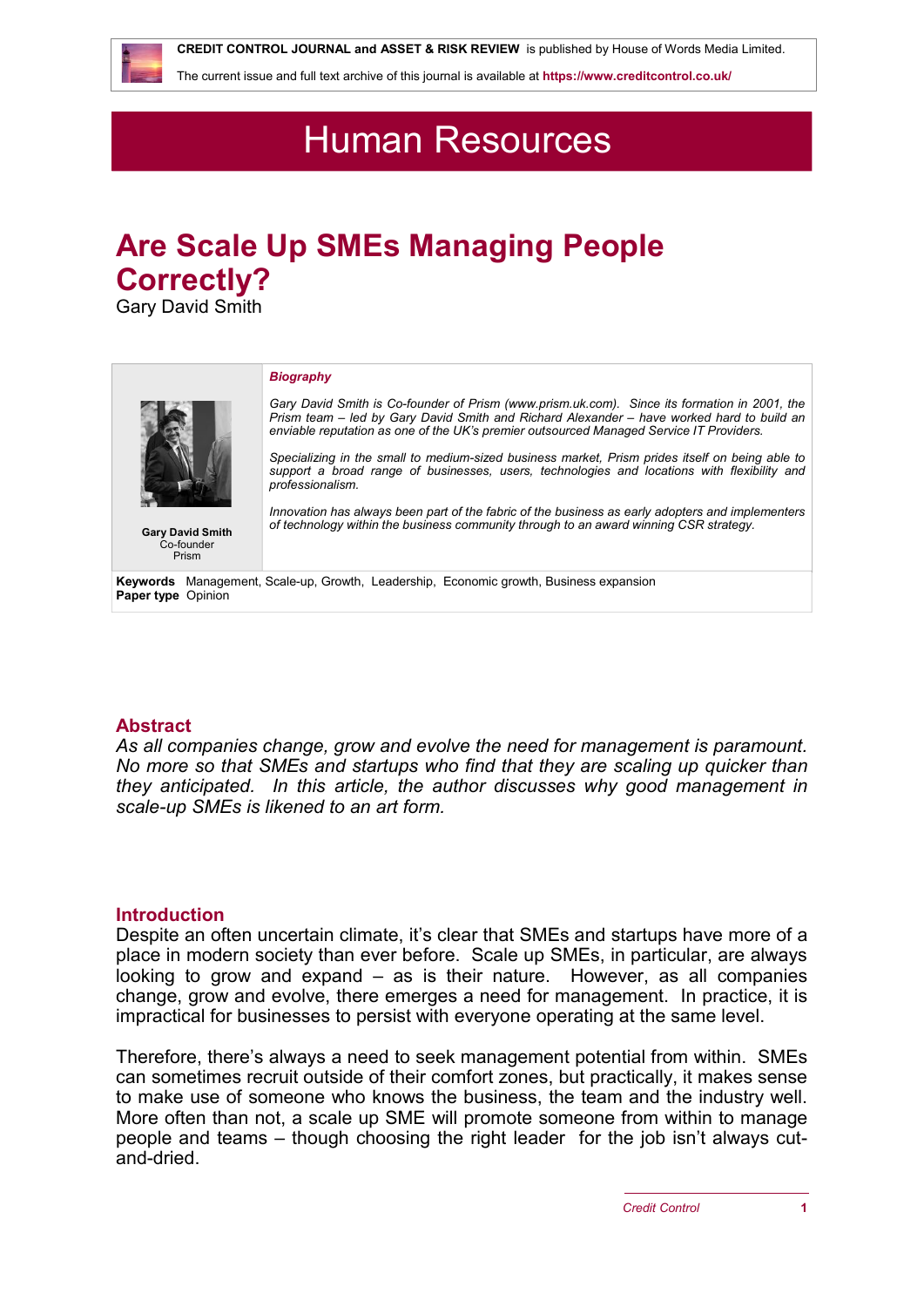

The current issue and full text archive of this journal is available at **<https://www.creditcontrol.co.uk/>**

*Human Resources*

#### **Managerial approach**

Good management, in terms of scale-up SMEs, is something of an art form. On one hand, it makes sense that taking a good 'doer' or 'deliverer' and to have them head or lead a team. On the other, however, surely it makes sense to reward them in other ways?"



All scale-up SMEs are likely to be different when it comes to managerial approach, but leading a passionate and talented team in a competitive field pays dividends. The two main routes to take are to either promote someone talented to take on team management, or to reward and empower them through additional work and responsibilities. That doesn't necessarily have to be management, as it happens.

I have worked with, and alongside, all kinds of businesses and SMEs. It's safe to say that there are clear pros and cons to either management model. However, while it's tempting to just empower and offer more varied work to the right people,